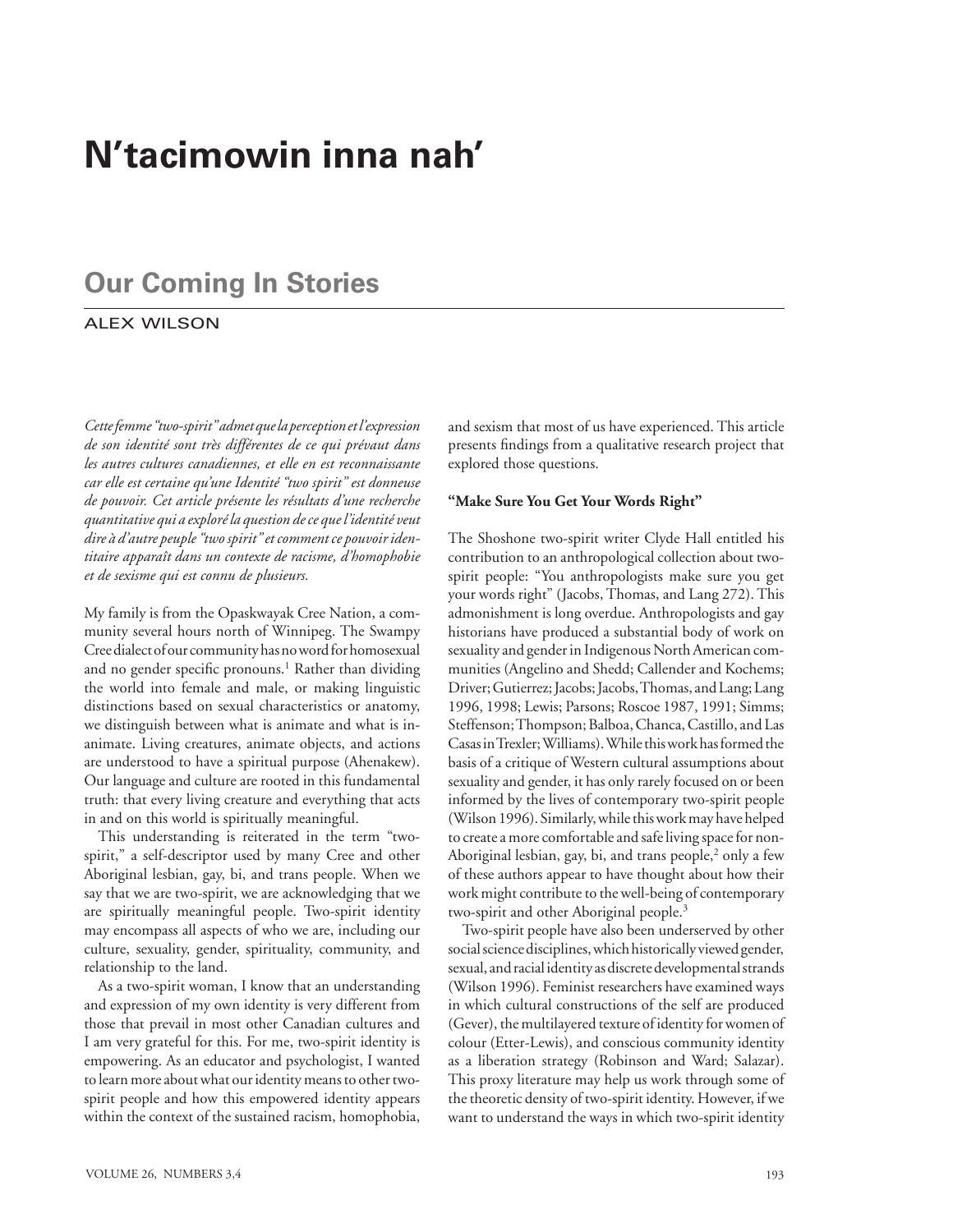effects self-discovery, political resistance, and social change for Aboriginal people and communities, we need to talk to two-spirit people (Keating 1993).

#### **Indigenous Research Methodology**

The research described here began as an exploration of the question, "How does the empowered identity of a two-spirit person appear within the context of sustained homophobia, sexism, and racism?" This question could only be answered by two-spirit people and that, if I wanted them to share their knowledge and experiences, I needed to work in ways that were congruous with their values, ethics, and practices.

The design and methodology of this research were guided by teachings from Cree and Ojibway cultures, the communities to which most of the research participants belong. These principles, which include the communality of knowledge (knowledge does not belong to any one individual), relational accountability (we are accountable to each other for everything that we do), reciprocity (we give back to our communities and each other), and holism (we must care for all of being, including the physical, emotional, mental, and spiritual elements), have informed and guided other Aboriginal scholars' research design<sup>4</sup> (Cardinal; Hermes; Martin; Meyer; Native Women's Research Project; Steinhauer 1997; Steinhauer, E. 2003; Weber-Pillwax 2001, 2003; Wilson 1996, 2000, 2001; Wilson, S. 2004).

Research activities also incorporated community research protocols developed by Aboriginal community members in Manitoba (Graveline, Wilson, and Wastasecoot). These protocols include accountability, respect for and adherence to an Aboriginal worldview, relationship building, and giving back to the community. Respect for an Aboriginal worldview requires a researcher to respect the integrity and authenticity of Aboriginal peoples' knowledge, experience, understandings, and voice. I sought to preserve the authority of Aboriginal voices by inviting two-spirit community members to participate in personal interviews and group discussions and collaborate in all stages of the research process, from data collection through analysis to the presentation of findings.

Research activities were based in Northern Manitoba and in Winnipeg. Eight people who identify as two-spirit and who were willing to reflect on and share their experiences joined me for individual open-ended and unstructured interviews and group discussions. The participants, who ranged from eighteen to fifty plus years of age and represented a continuum of gender identities, were encouraged to explore and share in detail their lived experiences as two-spirit people. The information they shared was recorded and then analyzed using a voice-centred relational method. As the data was reread and discussed, I recognized a shared narrative arc in the participants' stories. Early in their lives, they had been relatively comfortable with who

they were. Around or soon after they reached school age, their sense of self began to fragment and they responded by cutting themselves loose in some sense. Eventually, a more integrated sense of self began to return and, finally, they came into their identities as two-spirit people.

#### **Beginning Together**

At the start of our first meetings, participants were asked to introduce themselves in whatever way they were comfortable. In addition to their name, almost every participant also mentioned their home community and/or the First Nation to which they belonged. Others offered more detail. For example, after stating her name, one participant then identified the First Nation community in which she was born and the communities from which each of her parents came. She offered her family clan name and identified the home community of her partner. Introductions such as these made it clear that participants' identities extended well beyond any individuated sense of self. They revealed identities in which their sexualities, families, histories, communities, place, and spiritualities are inseparable from each other and understood in the context of their whole lives.

Many of the participants grew up in northern bush communities. As children in these and other small and isolated communities, they relied heavily on creativity and imagination in play, with activities that reflected a close connection to family and place. They played with siblings and cousins and neighbours, at family and friends' homes, in the bush, acting out their own plays or playing doctor, chef, house, and Sasquatch. As children, many participants were able to slip unchallenged across, between, and along gender boundaries. These same participants, however, were later reined in for gender trangressions:

*I just liked playing [games] with girls. I had what could be called a "girlfriend" at 13 but somehow I didn't see myself as a lesbian or even attracted to girls. I just saw it as affection…. I didn't even know there was a word for it until high school. But what the hell was a "lesbe-friends" anyway?* 

### **Fragmentation**

While early in their lives, participants had found comfort and safety grounded in family and place, there also came a time when those things began to fracture. Although only two participants had attended residential schools, each referred to the devastating impacts that residential schools have had on their lives, families, and communities. Many of us have heard stories about residential schools, but it is easy to forget how totalizing that experience was:

*…The first thing they did was divide us by boy/girl. Girl go this way, boy go this way. Girl wear pinafores. Boy*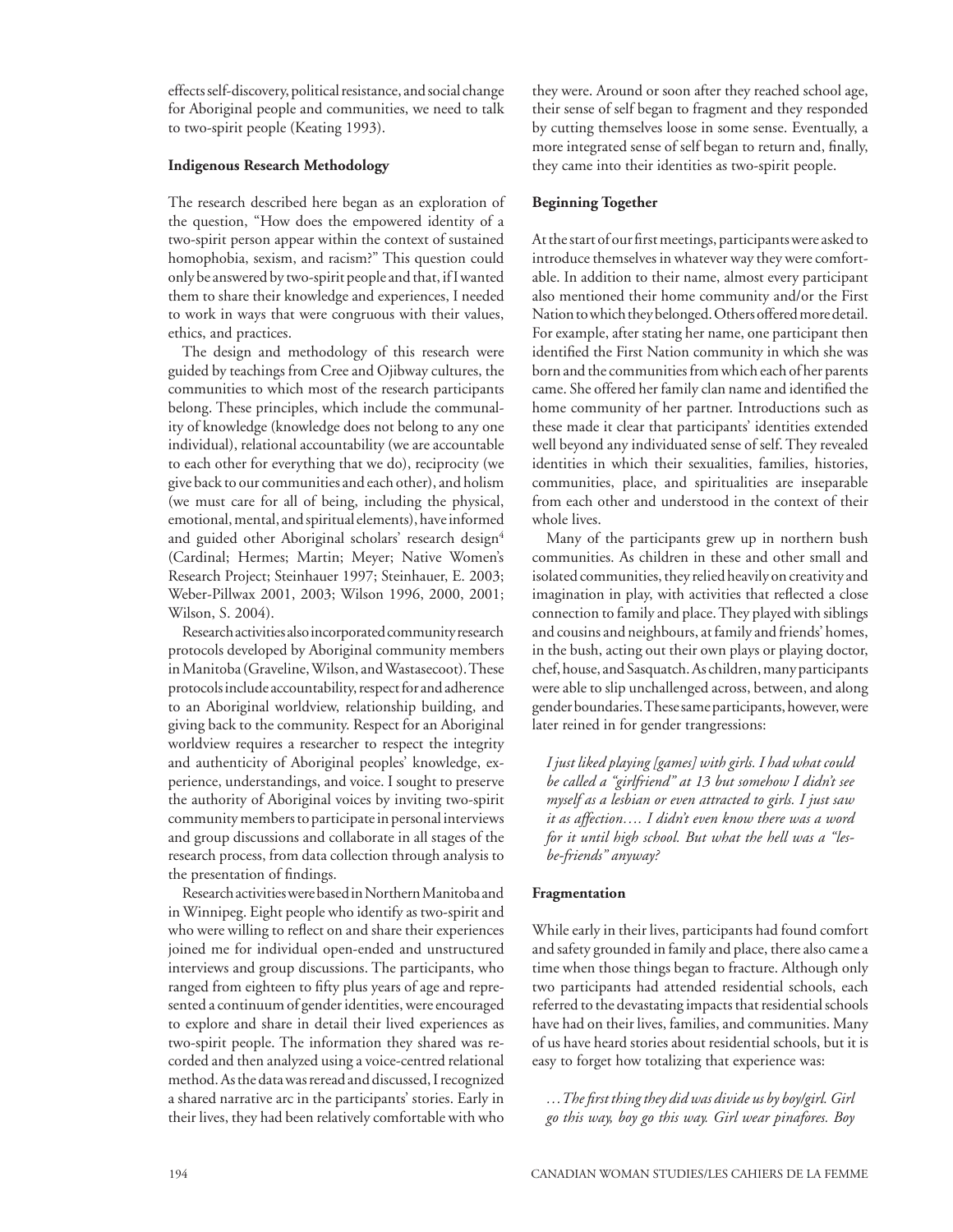*wear pants. All hair cut…. I didn't really know which side to go to. I just knew that I wanted to be with my sisters and my brother. I had never worn a dress before so I went with my brother…. It was like a little factory—one priest shaved my head while the other tore off my clothes. I was so scared. I covered my area. It didn't take long for them to notice…. That was my first beating.*

The schools were designed to strip Aboriginal children of their language, spirituality, and any other connections to their culture, community, or family. Children at the and community and diminished their belief and confidence in who they were and their place in their worlds:

*I remember thinking that [gay] was a dirty word because everyone around me said it was. I took a long time to even say and admit that I was gay. And when I did, I still had lingering thoughts on the subject.… Nno matter what I did to try and prevent being gay, I was very recognized from others that I was.* 

*I knew I was gay but … I wanted to fit in with my* 

 **As children, they relied heavily on creativity and imagination in play, with activities that reflected a close connection to family and place.… Many were able to slip unchallenged across, between, and along gender boundaries. However, they were later reined in for gender trangressions.** 

schools did not get to learn the simple daily "how-to" of affection, caring, communication, and love—lessons that our families and communities ordinarily provide.

As one woman who had not attended the schools noted, "All the residential school shit was repeated on [us]!" Some participants talked about being sexually, emotionally, and/or culturally abused by family members and others and their own struggles with depression, anger, and selfdestructive behaviours. As they moved towards their teens and their racial, sexual, and gendered identity became more apparent, participants had typically encountered racism, homophobia, and sexism. For some, this began in their family homes. One light-haired, blue-eyed participant was teased by older siblings who suggested she was not her father's child. Another participant described how their family life changed when their mother remarried:

*A white man raised us. He did not know or care about Aboriginal people, nor did he encourage us to retain our culture. We had a very abusive and rigid upbringing. We weren't allowed to speak Cree and soon forgot it. As my siblings got older they were systematically driven from the house. So eventually I alone had to deal with the violence and [my parents'] alcoholism on a daily basis…. I remember often feeling awkward and uncomfortable around most people. I never knew what to say or how to act…. I didn't know why I felt so different. I never wanted to do what other girls were doing. It just didn't interest me…. Boys were incredibly boring and might as well have been from another planet…. And the rules of my life at school or home or church were baffling. I just didn't feel like I fit anywhere.*

For many participants, the sustained experience of racism, homophobia, and sexism separated them from their family *family and friends. It was not until I was thirty-five that I started to live my gay life for myself. This was after both my parents passed away…. I denied them knowing who the real me was and is.* 

*In my community, you are the butt of all jokes. And they would tease me about setting me up with the rubbies in the community. That is what really turned me away from myself because I didn't want to be made fun of. I didn't want people to look at me differently or treat me differently.* 

Some inscribed their fractured sense of self on their skin: "I have a little row of scars on my arm from cuts because of all this," said one participant. Another lamented, "I reached the point where I was stifled. I could not move. I cut myself. Nothing I did made sense anymore. I knew I was on the wrong track." Others numbed themselves with alcohol and drugs. One related that, "The first time I got drunk I was eight and starting drinking with my mother regularly by fourteen. By seventeen, I was drinking and taking drugs on a weekly basis with my friends or at home." Turning thirteen proved traumatic for another participant who drank, took drugs, and smoked for the first time: "I remember crying and crying. I was all fucked up—not a pretty sight."

#### **Cutting Loose**

As a first step towards reclaiming an integrated identity, the participants had looked for ways to escape and get safe. Some found this within their home communities. Some had immersed themselves in creative activities like writing or music. Some had found support networks. Most, however, did not feel safe enough to actively and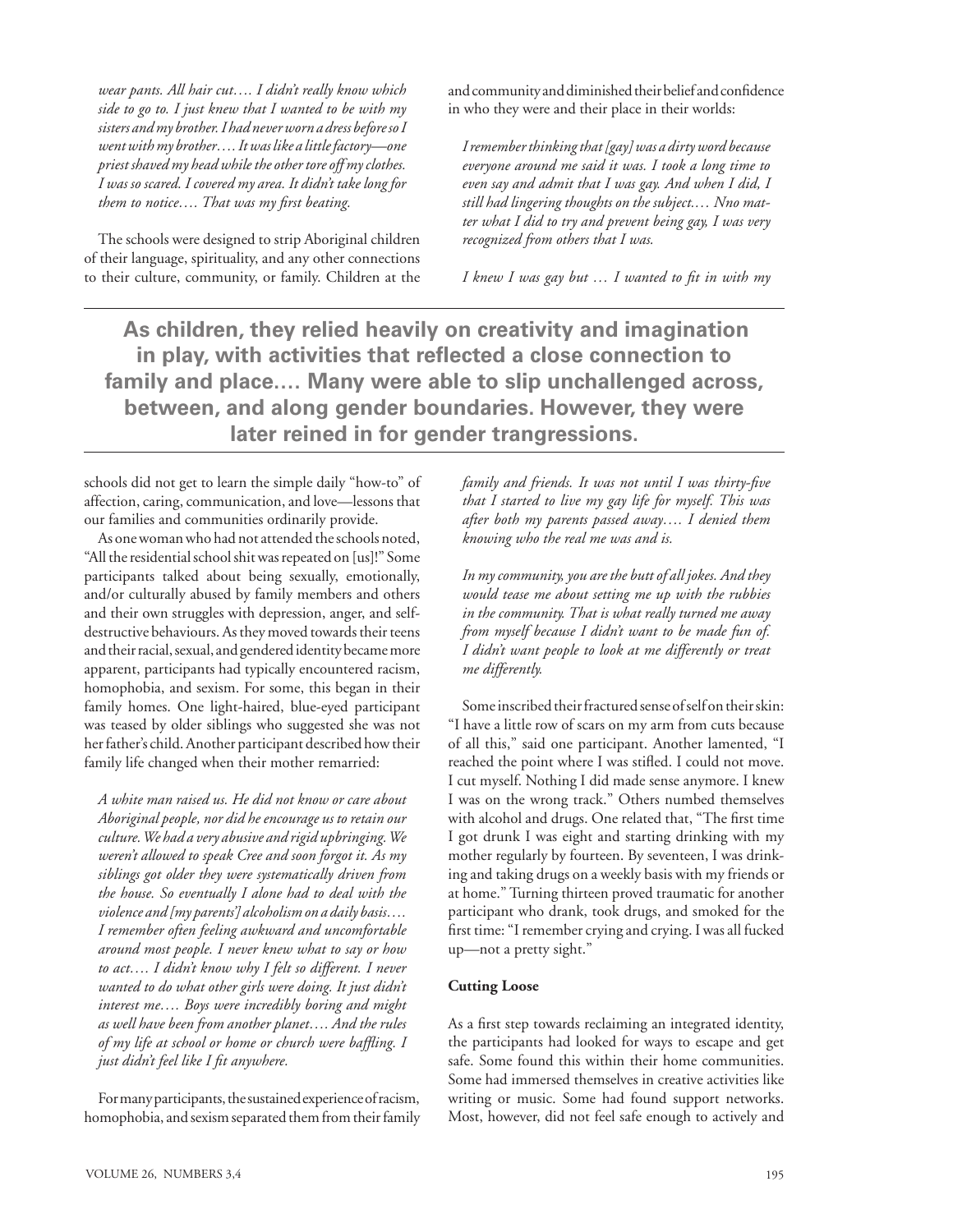openly explore their sexuality until they had left their communities. One participant described the aftermath of her move to the city: "I started to really think and feel things about my sexual identity. I thought about all the ramifications and had all the same doubts, denial, fears, anger, acceptance, and finally joy." While it does not seem unusual for Aboriginal people who are gay to be overwhelmed by their struggle to find a place to comfortably be themselves in the unfamiliar culture of a new city, it may also be a place where they find important supports and opportunities to explore their identity.

*they have no answer or say, "because that is the way it has always been done," run away from them.*

*My spirituality is a cross between the Bible and Native spirituality…. You can believe in some aspects [of the Bible] but not let it run you. On a spiritual side, I have come to acknowledge that we are a very powerful people. History states that we had our ways of living in harmony with the land. It makes sense to me and yet, that Bible influence will always be there to remind me of where I grew up.*

**In the narratives of two-spirit people, "coming in" is not a declaration or an announcement. Rather, it is an affirmation of interdependent identity: an Aboriginal person who is GLBT comes to understand their relationship to and place and value in their own family, community, culture, history and present-day world.**

#### **Coming Together: Finding Our Selves Again**

Several participants described points in their lives when they recognized their own ability to interpret their experiences and choose their identity. In one group discussion, a participant offered this response to another person's description of their confusion about identity:

*I think we all went through that. It sucks! And it still does, but we have to try to remove those chains—kind of like Black people had to—and admit it, say it: We are the only ones that enslave us now.* 

Many participants came to this recognition with guidance and support from other people. Participants described how their own understandings of sexuality, gender, spirituality, and "traditional" culture emerged and merged:

*When I first came out, I came out as a lesbian, I thought I had to "pick a side."…That was okay for a while. I was comfortable with having relationships with women. But the more emotionally /mentally/spiritually/physically healthy and confident I became, the more I recognized that I was also attracted to men—which is not to insinuate healthy equals straight but that I became more aware of myself and who I am.* 

*When I started learning about Aboriginal spirituality it all seemed so "mystical." There was a sacredness that seemed so much more pure…. I had a high school teacher who also became my traditional teacher. He explained that it is not just that things are done, but also how and why. He always encouraged me to question and debate…. He said if ever you ask someone why and* 

Assuming control of their experiences and identity (particularly with respect to their sexuality and spirituality) empowered participants and brought them closer to an integrated sense of self. So too has their naming. The self-descriptor "two-spirit' clearly resonates for participants, drawing together the cultural, sexual, spiritual, and historic aspects of their identities:

*I first heard the term during a two-spirit gathering…. At the time I was about two years into my coming out process, very comfortable with it. But I was really searching for how my culture fit into the queer culture. I didn't see myself anywhere in the pride marches, demonstrations, gay scene, or support groups. So when I heard our own histories around being gay I was thrilled. It just made sense to me that we would have a place, a purpose in our nations…. I identify with it more than any other label, like bi-sexual, which is too centred on sex…. I am more than that…. Two-spiritness [is] someone who has both masculine and feminine energies rather than man and woman spirits. It may be semantics but to me the words "man" and "woman" are separate and opposite from one another therefore it suggests gender roles and rules … a very white, middle-class, Christian construct—man is aggressively in charge and women is a passive follower. Not very cultural as our nations tended to be balanced. But when you say masculine and feminine energies that could mean anyone or anything.* 

*Being two-spirited is an identity that I have to acknowledge on a personal level. I know I am and I can say to myself that I am…. To my knowledge, there was no Cree word for gay…. Not understanding gays and lesbians is something we are struggling with. But we are getting better at it…. I love telling others about the history of*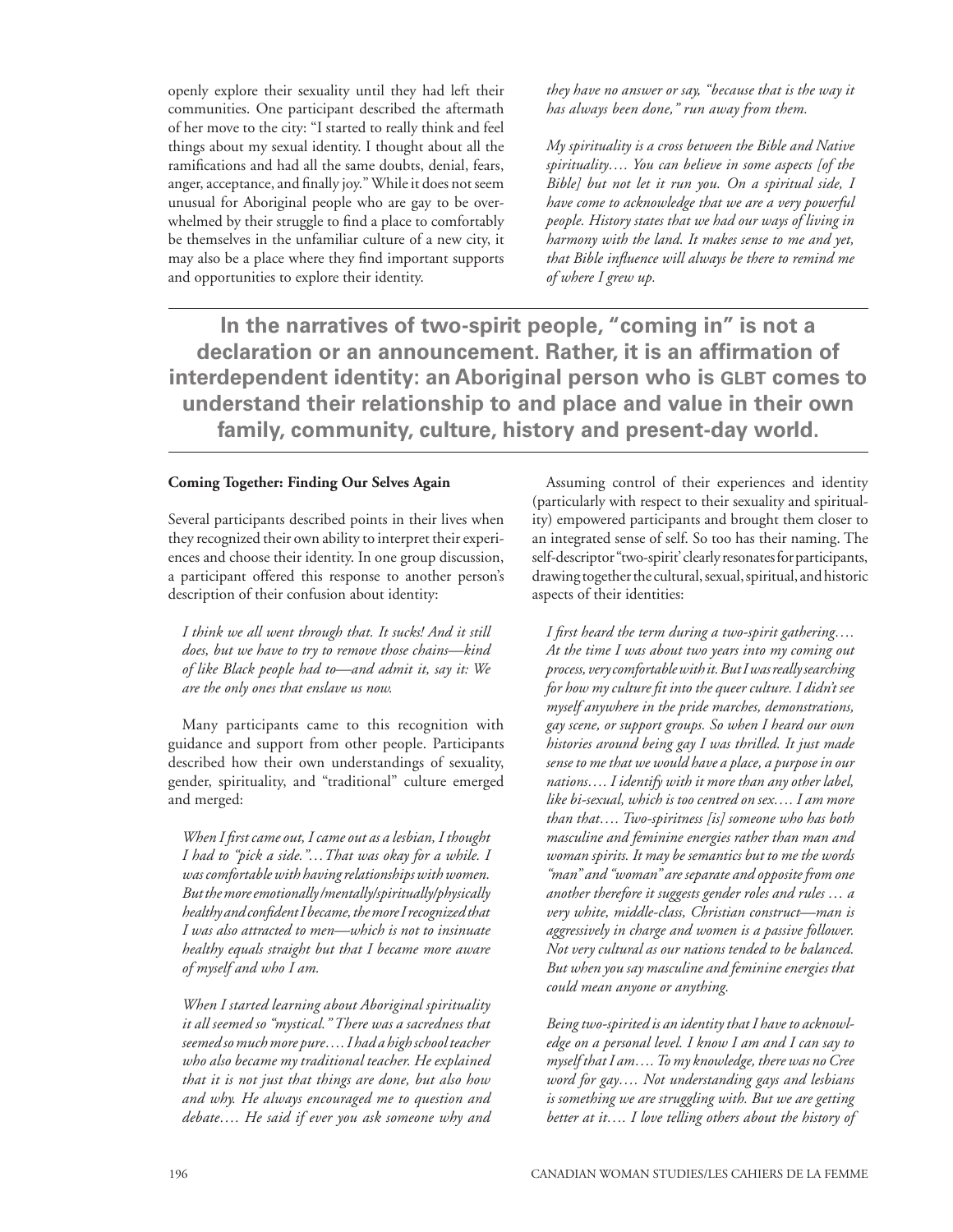*our people. I would say that I am gay…. To be specific though, I would also mention that I am two-spirited. I think that it's important to let others know that there is the term…. I first heard of the term in 1997 when I started coming to the Pride parades…. I am proud to be a First Nations person; it was kind of like icing on a cake to know that we had our own identity within an identity.*

#### **Coming-in**

… On the wall of the main cabin a sign was posted: it said, "Pow-wow, Saturday night." When I read it, I felt dizzy, overwhelmed by my imagining what the dance might be. Two-spirit people dancing. I have lived with dreams of dancing, dreams where I spin around, picking up my feet. I have many feathers on my arms and on my body and I know all the steps. I turn into an eagle. Arms extended, I lift off the ground and begin to fly around in big circles. Would this be my chance? I waited patiently for Saturday night to come, listening.…When the drumming started, I was sitting still, listening and watching...And then a blur flew by me and landed inside the circle of dancers that had formed.… It was a two-spirit dancing as it should be. After that, more two-spirits drifted into the circle. I sat and watched, my eyes edged with tears. I knew my ancestors were with me; I had invited them. We sat and watched all night, proud of our sisters and brothers, yet jealous of their bravery. The time for the last song came. Everybody had to dance. I entered the circle, feeling the drumbeat in my heart. The songs came back to me. I circled the dance area, and in my most humble moment, with the permission of my ancestors, my eleven-year-old two-spirit steps returned to me…. (Wilson 1996: 316 )

As my friend Wayne Badwound said, "Coming in"— "that's what two-spirit people do." As a final step toward the development of their identities as two-spirit people, participants began to take responsibility for and control of the meaning of their own experiences and identities. Their reflections on sexual identity, traditional culture and spirituality revealed that rather than trying to fit themselves into an established identity, they were embracing and developing identities that fit who they are, including two-spirit identity. Participants described the fit between two-spirit identity and their own understandings of the distinct cultures, histories and traditional knowledges of Aboriginal peoples. Two-spirit identity is one that reflects Aboriginal peoples' process of "coming in" to an empowered identity that integrates their sexuality, culture, gender and all other aspects of who they understand and know themselves to be.

As the two-spirit people who participated in this research make clear, their understanding of sexuality is inseparable from their culture and socio-historical position. For twospirit people, who typically live with sustained racism, homophobia and sexism, the process of "coming in" to their identity is likely to be very different from the conventional "coming out" story circulated in mainstream Canadian  $(GLBT)$  culture. In these narratives, "coming out" is typically a declaration of an independent identity: an GLBT person musters their courage and, anticipating conflict, announces their sexuality to a friend or family member—at the risk of being met with anger, resistance, violence or flat-out rejection or abandonment. In the narratives of two-spirit people, however, "coming in" is not a declaration or an announcement. Rather, it is an affirmation of interdependent identity: an Aboriginal person who is GLBT comes to understand their relationship to and place and value in their own family, community, culture, history and present-day world. "Coming in" is not a declaration or an announcement; it is simply presenting oneself and being fully present as an Aboriginal person who is GLBT.

The two-spirit people who collaborated in this project described times when they felt grounded and whole and stated what their identity means to them:

*I feel like I am really a part of the circle, like I belong to something bigger … to the Great Mystery.*

 *It is a Mystery or Creator or whatever, but things seem to make sense once I found the two-spirit community. It was and is healing. Two-spirit is healing.* 

 *Things started to clear…. I realized that it wasn't about colonization and oppression…. It wasn't about measuring up and comparing and not being good enough or smart enough…. It wasn't about wasn'ts…. It is about our strength, our land…our hearts.* 

The final word goes to a participant who more often than not preferred to listen and observe during our discussions, but closed our last group meeting with this statement:

*It has taken me a long time to see that I am valuable. Now that I see it and feel it, everything seems possible. I looked to so many places by travelling and even dating "exotic" people. But here the answer was right within me, and the answer is in our communities. We are our communities and they are us. Being two-spirited means I am always at home.*

#### **Conclusion**

The narrative arc of these stories of two-spirit people is really about journeying along a circular path. It is our nature to be whole and to be together. We are born into a circle of family, community, living creatures, and the land. Our encounters with racism, homophobia, and sexism may disturb our balance and we sometimes lose our place in the circle. For those of us who lose our place, our traditions, history, memories, and collective experi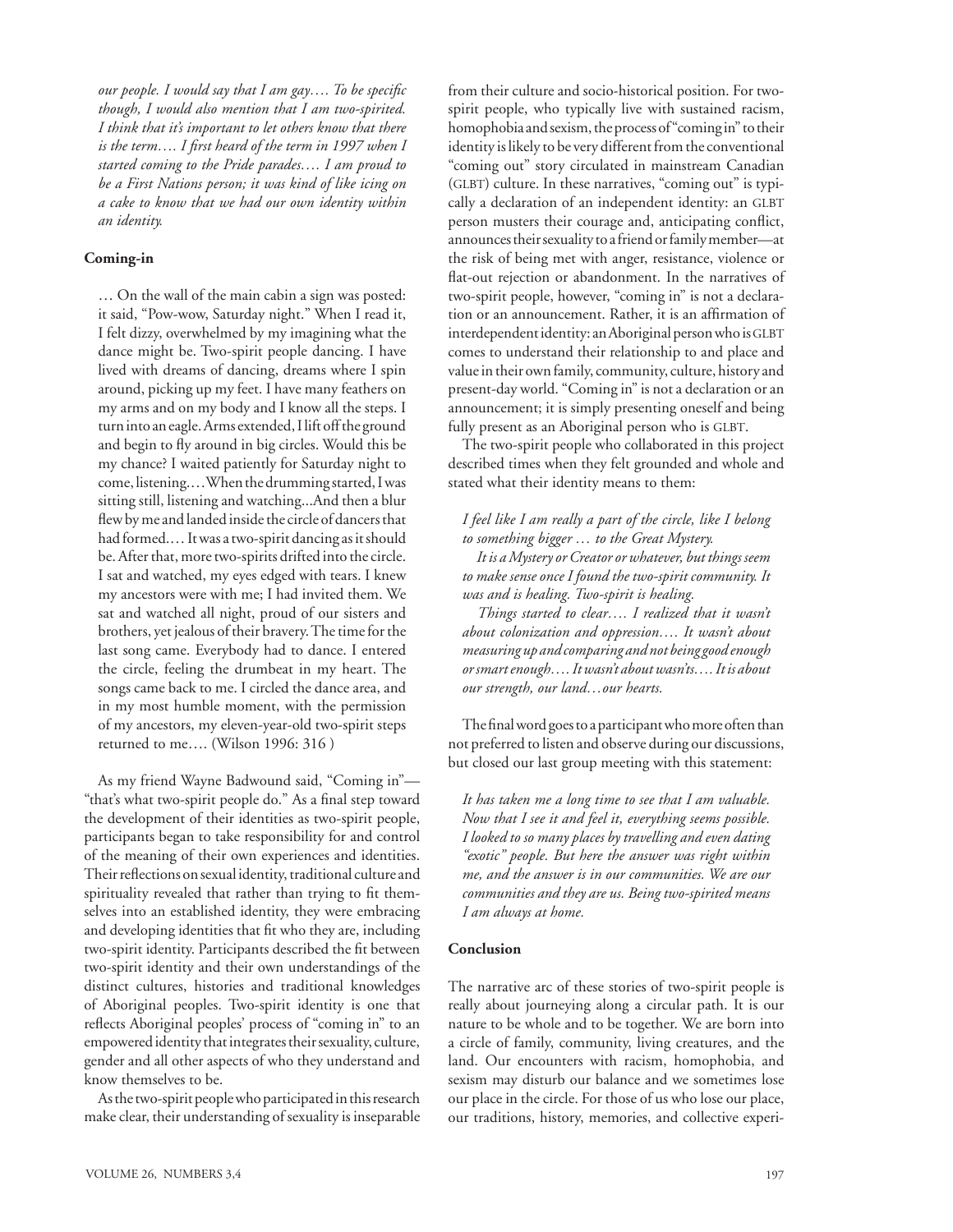ence of this world will still guide us. Two-spirit identity is about circling back to where we belong, reclaiming, reinventing, and redefining our beginnings, our roots, our communities, our support systems, and our collective and individual selves. We "come-in."

*Alex Wilson, Opaskwayak Cree Nation, is an Assistant Professor in the College of Education at the University of Saskatchewan. She is passionate about social justice and research and is particularly focused on Indigenous methodologies. She enjoys kayaking, fishing, and spending time at home on her Nations traditional terriitory.* 

1 The Cree **name** *Aayahkwew* was used by anthropologist D. Mandelbaum to describe a Plains Cree person who seemed to defy western gender roles.

2 For example, Williams (1996) argues that one anthropologist's sexual experiences in the field privileged him with information about "Indigenous" sexual practices that can now be incorporated into mainstream safe-sex literature for gay men.

3 For example, in articles included in *Out in the Field* (Lewin and Leap) none of the anthropologists who had conducted research with two-spirit people described ways they had contributed positively to the communities in which they had conducted research—none, that is, other than Williams, who described himself as a "status symbol" for the Mayan man who was both his lover and his informant. 4 Specific Indigenous scholars have identified respect, reciprocity, and responsibility as three basic principles of Indigenous research methodology.

#### **References**

- Ahenakew, Freda. *Cree Language Structures: A Cree Approach.* Winnipeg: Pemmican Publications, 1987.
- Angelino, H., and C. L. Shedd. "A Note on Berdache." *American Anthropologist* 57 (1995): 121-26.
- Blackwood, E. "Sexuality and Gender in Certain Native American Tribes: The Case of Cross-Gender Females." *Signs: Journal of Women in Culture and Society* 10 (1984): 27-42.
- Callender, C. and L. M. Kochems. "The North American Berdache." *Current Anthropology* 24 (4) (1983): 443- 470.
- Cardinal, L. "What is an Indigenous Perspective?" *Canadian Journal of Native Education* 25 (2) (2001): 180-183.
- Driver, H. *Indians of North America*. Chicago: University of Chicago Press, 1961
- Etter-Lewis, G. "Black Women's Life Stories: Reclaiming Self in Narrative Texts." *Women's Words: The Feminist Practice of Oral History.* Eds. S. Gluck and D. Patai. New York: Routledge, 1991. 42-58.
- Gever, M. 1990. "The Names We Give Ourselves." *Out There: Marginalizations and Contemporary Cultures*.

Eds. R. Ferguson, M. Gever, Trinh T. Minh-Ha, and C. West. Cambridge: MIT Press. 191-202.

- Graveline, J., S. Wilson, and B. Wastasecoot. 2002. *Indigenous Community Research Protocol Conference: Final Report*. Brandon University.
- Gutierrez, R. *When Jesus Came, The Corn Mothers Went Away: Marriage, Sexuality, and Power in New Mexico, 1500-1846.*  Stanford: Stanford University Press, 1991.
- Hermes, M. "Research Methods as a Situated Response: Towards a First Nations' Methodology." *Qualitative Studies in Education* 11(1) (1998): 155-168.
- Jacobs, S. E. "Berdache: A Brief Review of the Literature." *Colorado Anthropologist* 2 (4) (1968): 25-40.
- Jacobs, S., W. Thomas, and S. Lang. *Two-Spirit People.*  Chicago: University of Illinois, 1997.
- Keating, A. "Myth Smashers, Myth Makers: (Re)Visionary Techniques in the Works of Paula Gunn Allen, Gloria Anzaldúa, and Audre Lorde." *Critical Essays: Gay and Lesbian Writers of Color.* Ed. E. S. Nelson. New York: Harrington Park Press. 1993. 73-95.
- Lang, S. *Men As Women, Women As Men: Changing Gender in NativeAmerican Cultures*. Austin: University of Texas Press, 1998.
- Lang, S. 1996. "Traveling Woman: Conducting a Fieldwork Project on Gender Variance and Homosexuality Among North American Indians." Eds. E. Lewin and W. Leap. *Out in the Field*. Urbana: University of Chicago Press. 86-107.
- Lewin, Ellen and William Leap 1996. *Out in the Field.* Urbana, Ill: University of Illinois Press.
- Lewis, O. 1941. "Manly-Hearted Women Among the North Piegan." *American Anthropologist* 43: 173-87.
- Mandelbaum, D. *The Plains Cree.* New Haven: Yale University Press, 1936.
- Martin, K. "Ways of Knowing, Being and Doing: A Theoretical Framework and Methods for Indigenous and Indigenist Re-search*.*" *Voicing Dissent*: *Journal of Australian Studies* 76 (2007): **203-214.**
- Meyer, M. *Native Hawaiian Epistemology: Contemporary Narratives*. Unpublished doctoral dissertation. Harvard Graduate School of Education: Cambridge, MA, 1998.
- Native Women's Research Project. *Community-Based Analysis of the U.S. Legal System's Intervention in Domestic Abuse Cases Involving Indigenous Women.* Washington: National Institute of Justice, 2003.
- Parsons, E. C. "The Zuni la'mana." *American Anthropologist*  18 (1916): 521-528.
- Robinson, T. and J. V. Ward. "'A Belief in Self Far Greater Than Anyone's Disbelief': Cultivating Resistance Among African American Female Adolescents." *Women, Girls and Psychotherapy: Reframing Resistance.* Eds. C. Gilligan, A. Rogers, and D. Tolman. New York: Harrington Park Press, 1991. 87-103.
- Roscoe, W*.* "Bibliography of Berdache and Alternative Gender Roles Among North American Indians." *Journal*